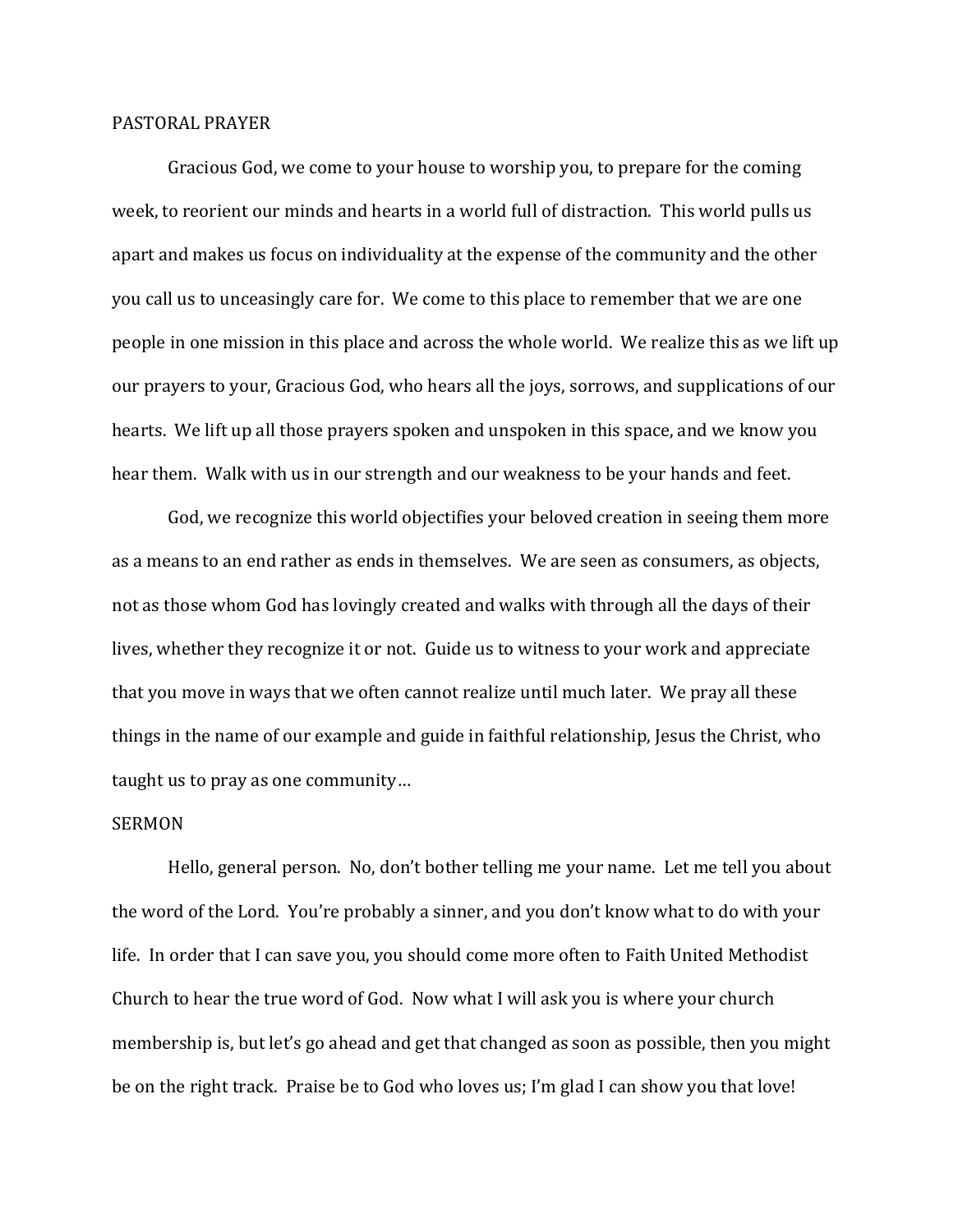Did that sound like an attractive way of evangelism? I wouldn't feel all that attracted either. That mode of communication was belittling, it cared not to know anything about who I am and how I recognize God at work in my life, and it focused upon getting my behind into the door and my name on the church rolls. We proclaim a message that God knows and cares for us deeply, and God wants to work with us always. Are we called to do less as God's people?

As we all remember, the message from last week was… "It's not about results." Indeed, evangelism is never about results. God's task is to grow; our task is to share, water, and let any seeds we plant to grow in their own time under God's nurturing. Today we have a new theme: it begins with friendship. Say it with me: "It begins with friendship." Very good. I believe we often have the unspoken belief that evangelism is a "drive-by" proposition. It may not be as extreme in my illustration, but it seems to declare that we aren't interested in people as people. We proclaim the Good News in persuasive fashion, try to change church memberships, and then move on to the next person. That's a gravely dangerous misperception. Evangelism is a much richer and deeper proposition that requires time, ongoing interest, and growth on everyone's part. We take just as much from the other as we give. Let us go into our discussion today recognizing that true evangelism "begins with friendship," as we tackle the misperceptions of the evangelism relationship in how people can be objectified and build something more constructive together in fostering new relationship in friendship.

I've noticed one of the hardest things for parents can be when to consider their children as adults as their children age. Many parents want to take care of their children so much, to avoid pain, to go the way that they know they should. It can feel difficult to let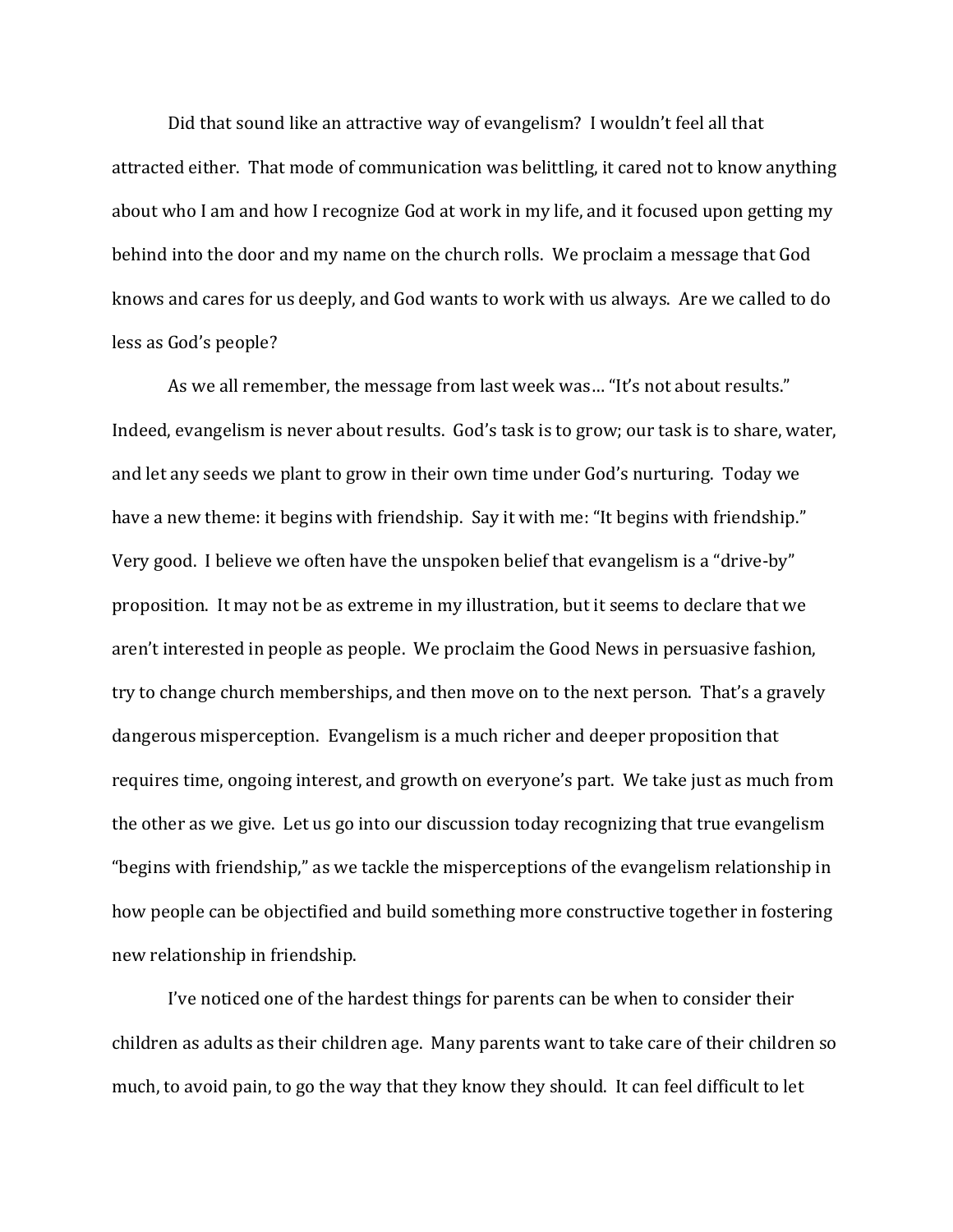their children figure out these lessons for themselves as they get older. It's a difficult process, but it leads many parents into the process of recognizing their children are adults and ready to make decisions for themselves. In a similar way, as Christians, we can have the difficulty of thinking that we have it all together and that we must share that with everyone we can. We can respect others as people or we can consider them as children for too long. We have good intentions in our hearts, but when we think about being on the other end of that, we realize that it can feel like we aren't being respected as persons. At the same time, people in general learn best not when they've been told something but when they live a lesson out. In the course of evangelism, we are called not to direct people who seem wayward and to bestow all the life and faith lessons they need. To many people, that feels belittling. We aren't treating people like people but as children to be shepherded, and if you've ever been in that position, I think you'd agree that it's really difficult. We need to let people hear the message for themselves. Sometimes it will grow sooner or later, but it is God who gives the growth. When we treat people like children in the evangelism relationship, we can objectify them, treating them as if they are unable to make decisions. There is no openness to receive the mystery of the Holy Spirit there.

Last week, we discussed the problems of televangelists and salespeople. Their sins, when we apply those ways of life to our work as evangelists, we see in focusing on results and objectifying people. How have you felt objectified, when no one cared for you as a person? I bet you can think of those drive-by evangelism sessions that ultimately do nothing but fulfill the speaker's esteem in thinking that he or she has preached the gospel. It can feel like we're being treated like children. Whenever I've gone to a professional game in Denver, like the Broncos or Rockies, there will be someone outside the stadium with a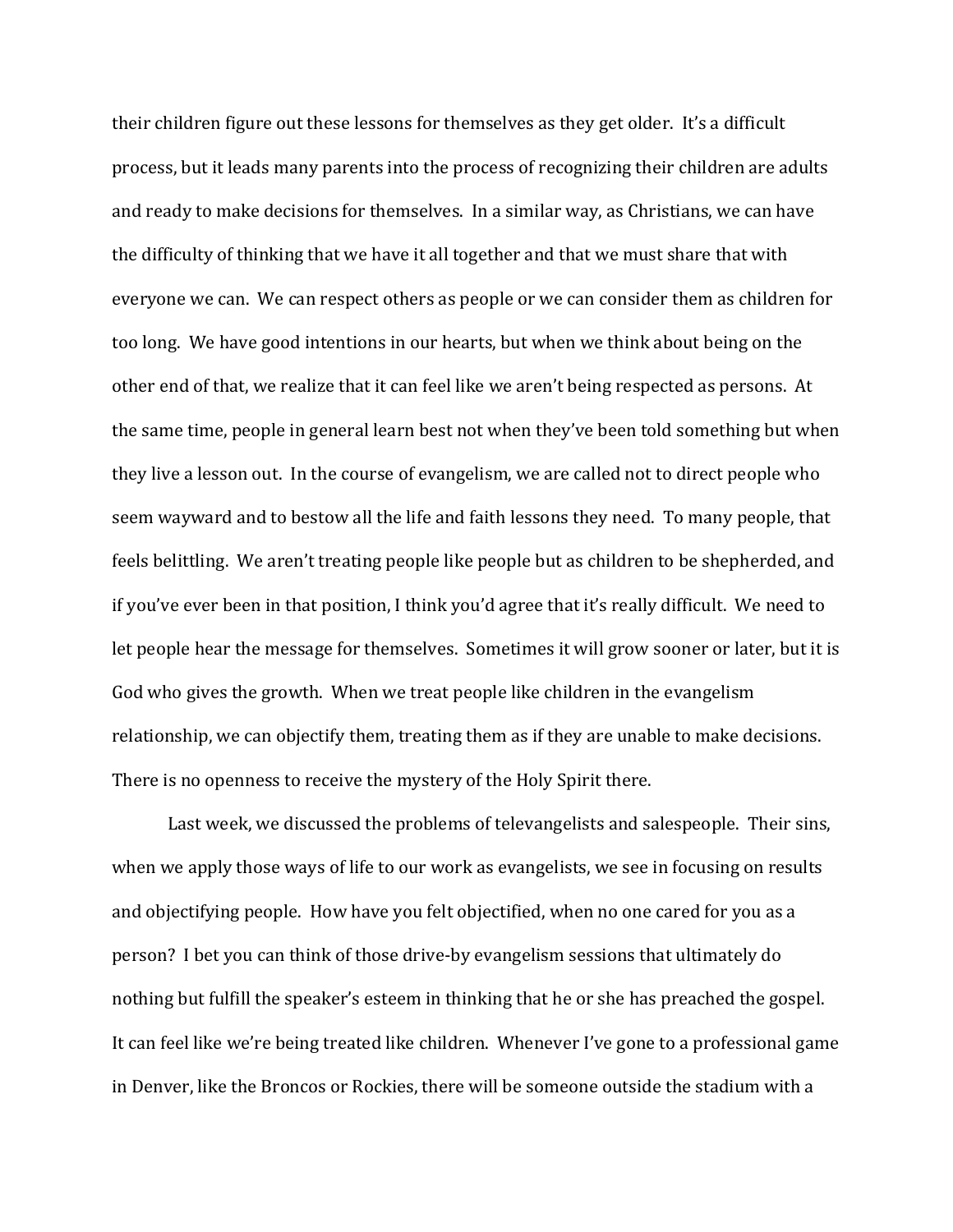loudspeaker and big sign telling everyone to repent and to come to Jesus Christ. If nothing else, they're just comical because one gets the impression that they don't really care about them. And with good reason. There is the overlaying impression that everyone's a sinner and God needs to be in his or her lives. There is no attempt at relationship or talking oneon-one. As we think about how we react, we recognize that we won't connect with that, even though they may have good intentions.

If I've learned anything about the Christian life, it is that we can't purely be about good intentions. Intention, no matter how well placed, can have disastrous consequences unless we make sure our actions are lined-up with the goodness of our intentions. This counts for the work of evangelism and beyond. The old phrase is "the road to hell is paved with good intentions," and history has proven this sentiment as fact. We can talk about the comical nature of the preachers outside of sports games, but it can get so much worse than that. In the name of evangelism, Christian missionaries have beat down and harmed people they considered inferior. Instead of loving all God declared good from the beginning, many evangelists lived a gospel of violence in seeking converts by any means necessary. Christians have had very bloody hands by the mentality of good intentions with bad actions. The Crusades in the Middle Ages had people who were seeking to follow God well went down to Jerusalem and started killing people randomly because they all thought that God was being wronged by their presence. They killed Muslims, Jews, and even other Christians without regard. We aren't in danger of this, but it always calls us into the reminder that when we are acting with good intentions but not seeing how they are translating into our actions, there is danger. The Gospel easily gets lost.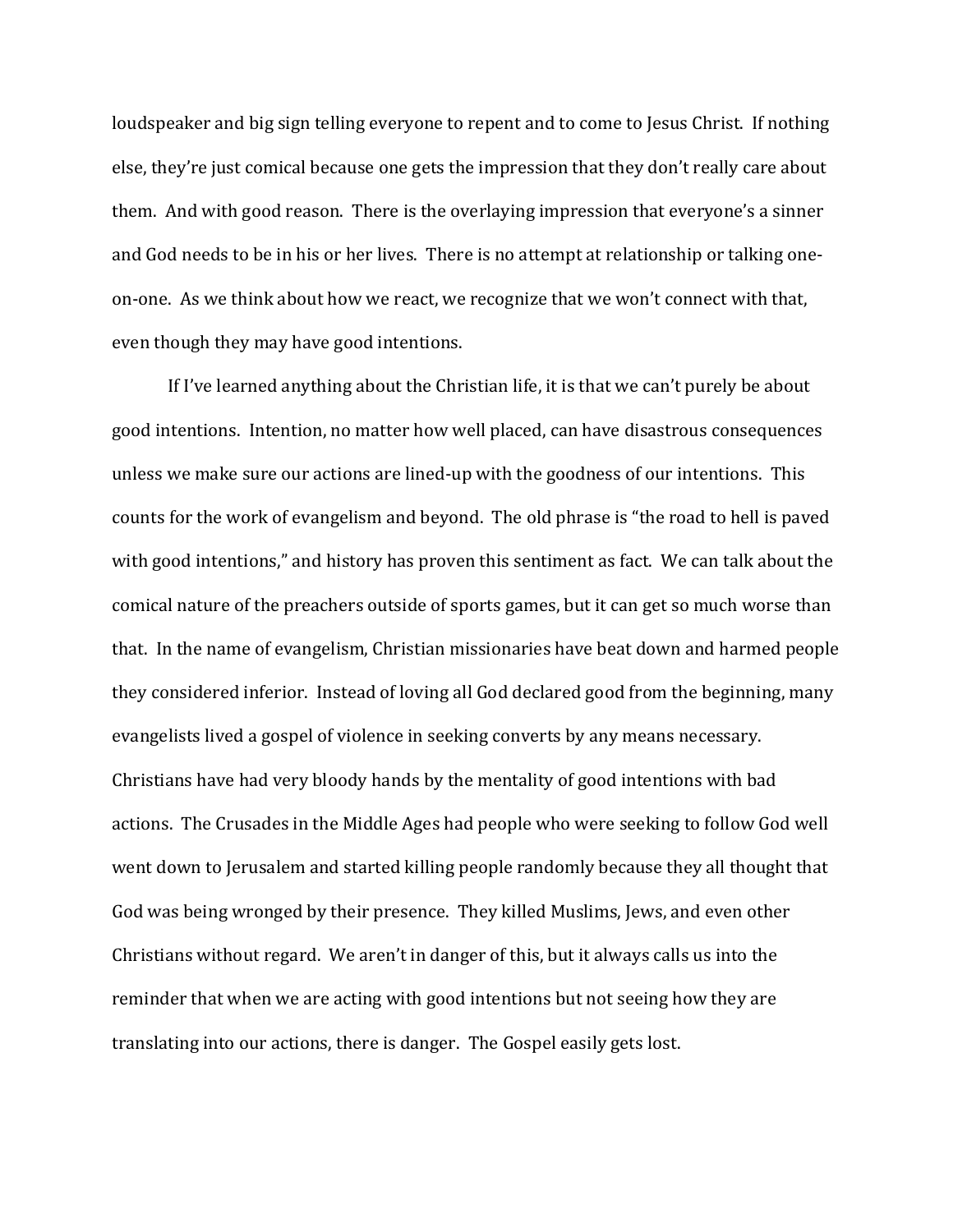Now that we have tackled some of the misperceptions of the evangelism relationship, let's craft something much more fulfilling for us and for others. At Bible Study this past week, I asked a question to everyone there: What brought you to this church? This can easily show how well evangelism can work. Well, each person has their own reasoning about what he or she looks for in a church. It can be the messages, the pastor, the services, how they are cared for, the ministries of the church, and so on and so forth. I know you all come back for the preaching and the football commentary. But seriously, I want to submit to you that these will always be secondary factors. No one will stay or go based solely on these things or any other minor considerations. What invites people to the church most significantly are people they can relate to and that treat them well.

LuAnn told us the story of how she visited other churches when they moved to Cheyenne but there was little space for them to get plugged in. There was often a coldness to them; no one would go up and simply greet them. It's hard to feel the love of God in the midst of community when it does not show any welcoming spirit! When they came to Faith, it was a different vibe. They were greeted heartily, but it was never too much. Although she never used the word, it seemed to me that she was treated like a friend: not objectified, not asked to sign up for membership or to take over the PPR committee, not even asked what her church membership was. She and Duane decided to call this church home because they were treated like friends and "it begins with friendship."

So, what does friendship mean for evangelism? We don't live the drive-by technique, but we let the relationship grow over how ever amount of time it needs to grow. It's not on the clock. We open the door for trust and the ability to share some deep things. In evangelism, we do share some deep parts of ourselves, and that can mean so much more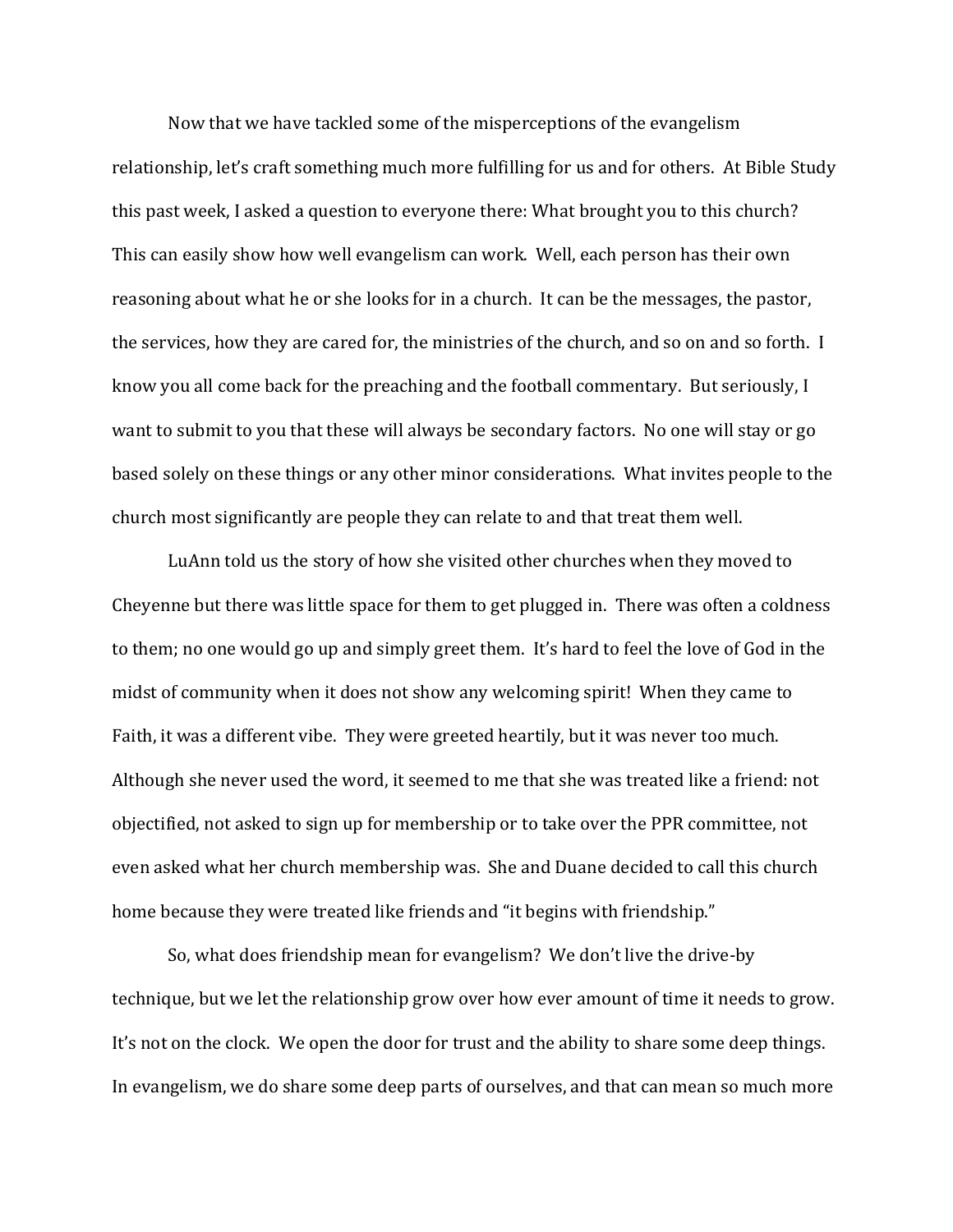to a receiver than a boxed message. It means we offer and let the other be independent people. It means we treat other as we want to be treated, with love and respect. A true friend never wants us to be a certain way or do exactly what we tell them to do, even if we have their best interests in heart. We have friends because we have something kindred with them, we relate to the world in a similar fashion. C.S. Lewis said in one of his works that friendship begins when your heart says, "Oh, you as well? I thought I was the only one!" True friends we love as they are, as evangelism should be. Our second scripture lesson for today is the greatest commandment of all. Jesus says it is "Love the Lord your God with all your heart, soul, mind and strength, and the second is like it: love your neighbor as yourself." He says there is no greater commandment than these. These are the heart of what we do, these are the mind of what we do, these are the soul of what we do; when our actions do not meet these criteria, we are not moving as Christians. When we treat others as friends, we evangelize, we preach the love of God in a more effective way than any of our words could ever express.

I can tell you a lot about evangelism, but I think it all needs to start with your own gut-check. Present your ideas to yourself. How would the message and vibe feel to you if you were on the receiving end? If it feels more like a solicitation than a discussion with a friend, you can know figure out that this message may take some refining. Indeed, we always want to be developing friends, as that is how God's love is truly shown.

So, to sum it all up, evangelism is first, what we learned last week: "It's not about results," and today, "It begins with friendship." And it does begin with friendship. We want to be treated like people who are people, not consumers, not objects. I believe that matches with our experiences in coming into church, and they should be the focus of how we share